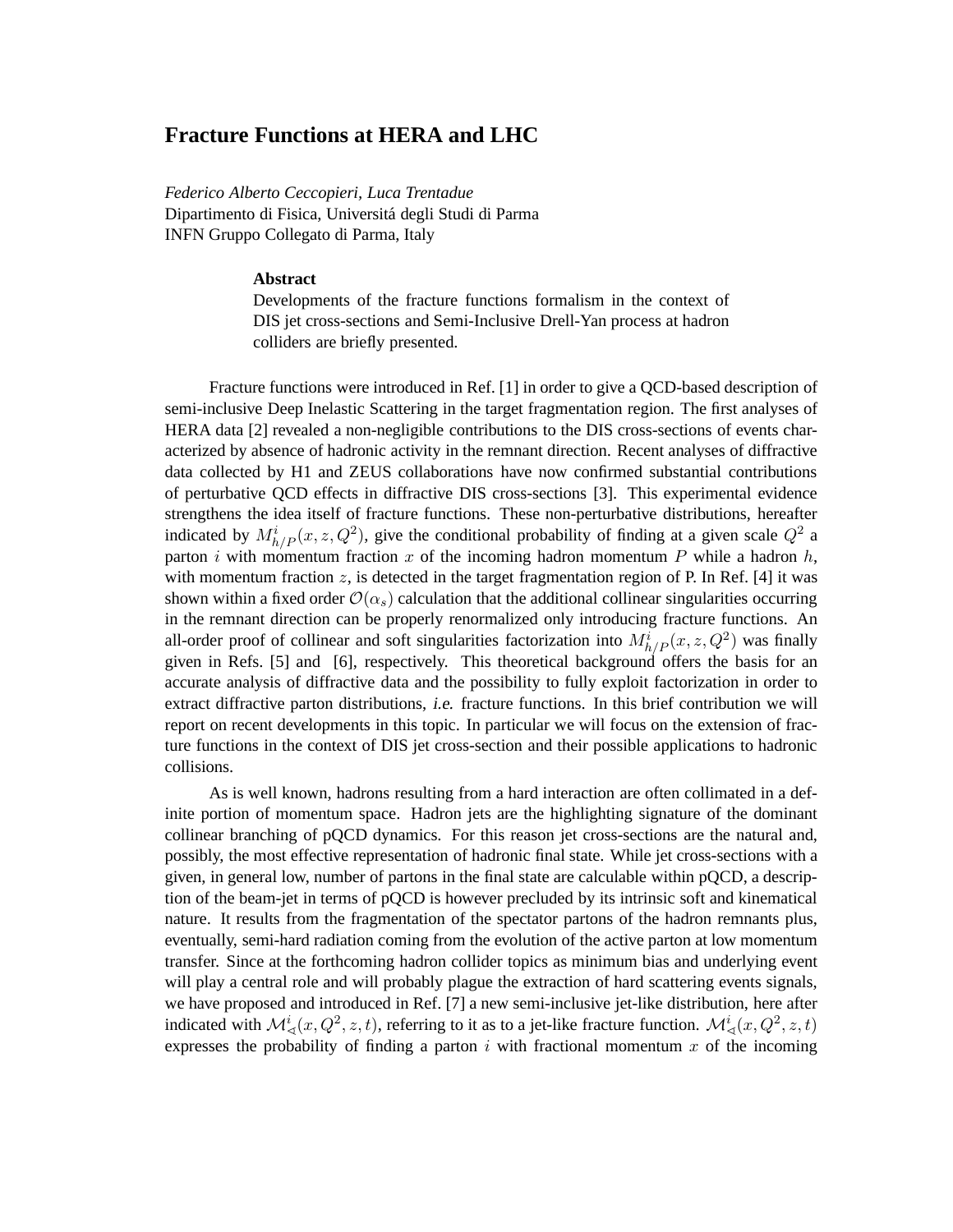hadron and virtuality  $Q^2$ , while a cluster of hadrons  $h_i$  is detected in a portion of phase space R specified by two variables, z and t. The region  $R$  is limited by the constraint

$$
\mathcal{R}: \ \ t_i = -(P - h_i)^2 < t, \quad t_0 \leq t \ll Q^2 \ , \tag{1}
$$

where the value of  $t$  is arbitrary chosen and can be conceived as the analogous of the clustering variable used in ordinary jet-algorithms. Once the clustering procedure is performed, the variable  $z$  is obtained by summing the fractional longitudinal momenta of all hadrons  $h_i$  satisfying the constraint in eq. (1):

$$
z = \sum_{i} z_i, \quad h_i \in \mathcal{R} \,. \tag{2}
$$

In analogy with the standard inclusive DIS, which makes use of parton distributions functions, we may write the beam-jet DIS cross-section as

$$
\frac{1}{\sigma_{tot}} \frac{d\sigma^{\mathcal{R}, jet}}{dx dQ^2 dz dt} \propto x \sum_{i=q,\bar{q}} e_i^2 \mathcal{M}^i_{\prec}(x, Q^2, z, t).
$$
 (3)

In this framework, the parton initiating the space-like cascade is specified by the initial state radiation itself, i.e. the closest in rapidity to the hadron remnant. It has a fractional momentum  $1 - z$ , where z is overall fractional momentum taken away by the hadrons with  $t_i \leq t$  and has the highest allowed virtuality,  $t$ , according to strong ordering. When  $t$  is chosen in the perturbative region, as shown in Ref. [7], jet-like fracture functions obey a standard DGLAP evolution equations:

$$
Q^2 \frac{\partial}{\partial Q^2} \mathcal{M}_{\prec}^i(x, Q^2, z, t) = \frac{\alpha_s(Q^2)}{2\pi} \int_{\frac{x}{1-z}}^1 \frac{du}{u} P_j^i(u) \mathcal{M}_{\prec}^j(x/u, Q^2, z, t).
$$
 (4)

This equation describes how the virtual photon resolves the distributions  $\mathcal{M}^i_{\leq \lambda}$  when the virtuality of the latter is varied. In particular it resums potentially large collinear logarithms of the type  $\alpha_s^n \log^n(Q^2/t)$ . In real processes, strong t-ordering is only partially realized and one could in principle improve the theoretical description including higher order and coherence effects. As discussed in Ref. [7], the introduction of  $\mathcal{M}^i_{\leq \lambda}$  allows one to include the beam remnants jet in the perturbative treatment of DIS jet cross-sections. Moreover jet-like fracture functions could find applications also in hard diffractive processes. In events characterized by the absence of hadron activity in the remnant direction, this absence can be conceived as the shadow in the detector of the propagation of the exchanged object in the t-channel. The rapidity gap can then be considered as a missing jet. It can be defined in terms of a jet-like fracture functions specified by the value t of the measured particle at the edge of the gap, i.e. the one with the highest rapidity (a part from the proton itself). The study of gap topology might be important to investigate diffractive phenomena and jet-like fracture functions could be a useful tool in this context.

The knowledge acquired at HERA on Deep Inelastic process in the target fragmentation region is expected to be essential in the LHC diffractive physics program. Dedicated experiments as TOTEM will measure leading baryon production, while combined CMS-TOTEM measurements will trigger on a wide class of diffractive processes characterized by a large momentum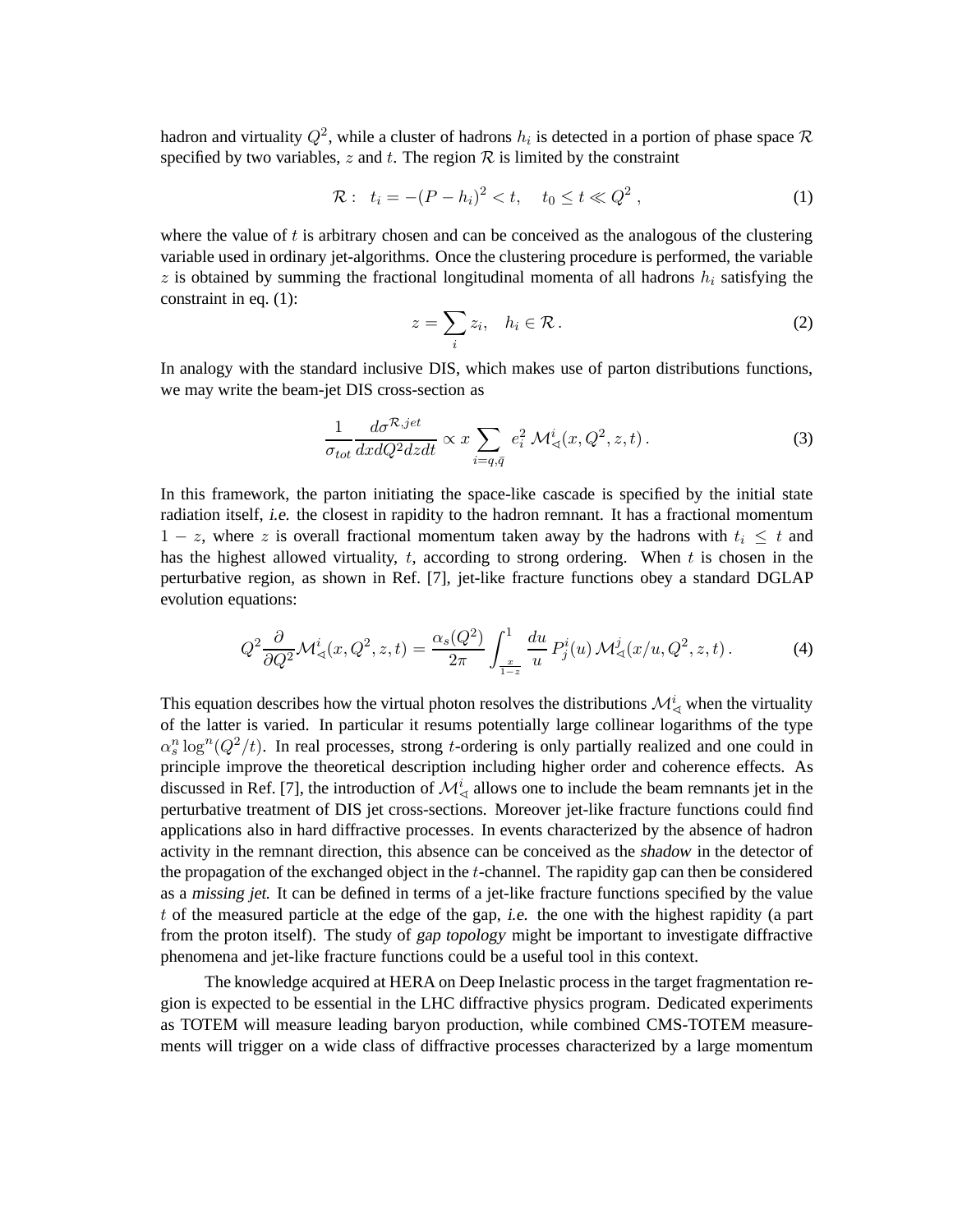transfer [8]. The fundamental step in transporting information from diffractive Deep Inelastic Scattering at HERA to LHC is to assume factorization to hold in hard diffractive hadron-hadron reactions. The Tevatron analysis has put, however, serious doubts on such an hypothesis. A non universality of diffractive parton distributions, as extracted from diffractive DIS, emerged when these distributions were used to predict hard scattering events cross-sections [9]. In such a reactions, at variance with diffractive DIS where factorization has been shown to hold in Ref. [6], theoretical arguments has been given such that the detection of particle in the target fragmentation region leads to a factorization breaking effect [6, 10]. For this reasons our understanding of the dynamics of diffractive processes is strongly correlated with the understanding of factorization.

Hard diffractive processes can be approached with pQCD techniques and the Drell-Yan process plays indeed a central role in this context. In particular it is the only hadrons-induced process for which factorization has been shown to hold at soft and collinear level [11]. Furthermore QCD corrections to this process have been calculated for inclusive and differential distributions in such a way that it constitutes a fundamental testing process of QCD at the hadron collider. For this reasons we have performed in Ref. [12] a pQCD analysis of the Semi-Inclusive Drell-Yan process

$$
P_1 + P_2 \to \gamma^* + h + X \,. \tag{5}
$$

In eq. (5)  $P_1$  and  $P_2$  stands for the incoming hadrons,  $\gamma^*$  the virtual photon of invariant mass  $Q^2$ and h the additional hadron measured in the final state. If  $Q^2$  is large enough so that perturbation theory applies, the factorization property of the considered cross-section should depend on the region of phase space in which the final hadron  $h$  is detected. In particular, if  $h$  is produced at sufficiently high transverse momentum,  $p_{h\perp}^2$ , then the relative cross-sections can be predicted by pQCD. On the contrary, if h is produced at low  $p_{h\perp}^2$  and thus detected in the target fragmentation region, arguments against factorization have been already given in Refs. [6, 10]. The formalism of fracture functions allows one to performed a next-to-leading order QCD analysis of the Semi-Inclusive Drell-Yan process without introducing unphysical scale in order to separate the dominant production mechanisms in each region of phase space. The first step in order to perform consistently such a calculation is to provide a parton model formula for the considered process. Since in zero-th order QCD initial state radiation is absent, we assume the hadron  $h$ is "non-perturbatively" produced in the target fragmentation region of  $P_1$  ( $\mathcal{R}_{T_1}$ ) or  $P_2$  ( $\mathcal{R}_{T_2}$ ) by means of a "bare" (in the renormalization sense) fracture function  $M_{h/P}^i(x, z)$ . In the following we will consider the differential cross-sections for producing a lepton pair of invariant mass  $Q^2 \gg \Lambda_{QCD}^2$ , accompanied by an additional hadron h with fractional energy  $z = 2E_h/\sqrt{S}$  (defined in the hadronic center of mass frame) and integrated over its transverse momentum,  $p_{h\perp}^2$ . By defining the combination  $M_q^h(x, z) = M_q^{h/P_1}(x, z) + M_q^{h/P_2}(x, z)$ , the parton model formula for the semi-inclusive Drell-Yan cross-sections reads:

$$
\frac{d\sigma^{DY}(\tau)}{dQ^2dz} = \frac{4\pi\alpha^2}{9SQ^2} \int_{\tau}^{1-z} \frac{dx_1}{x_1} \int_{\frac{\tau}{x_1}}^1 \frac{dx_2}{x_2} \sum_{q} e_q^2 \Big[ M_q^h(x_1, z) f_{\bar{q}}(x_2) + (x_1 \leftrightarrow x_2) \Big] \delta\Big(1 - \frac{\tau}{x_1 x_2}\Big). \tag{6}
$$

A pictorial representation of this formula is drawn in Fig. (1). In the following we will restrict ourselves to the discussion of NLO corrections to the  $q\bar{q}$  channel. The corrections to eq. (6) have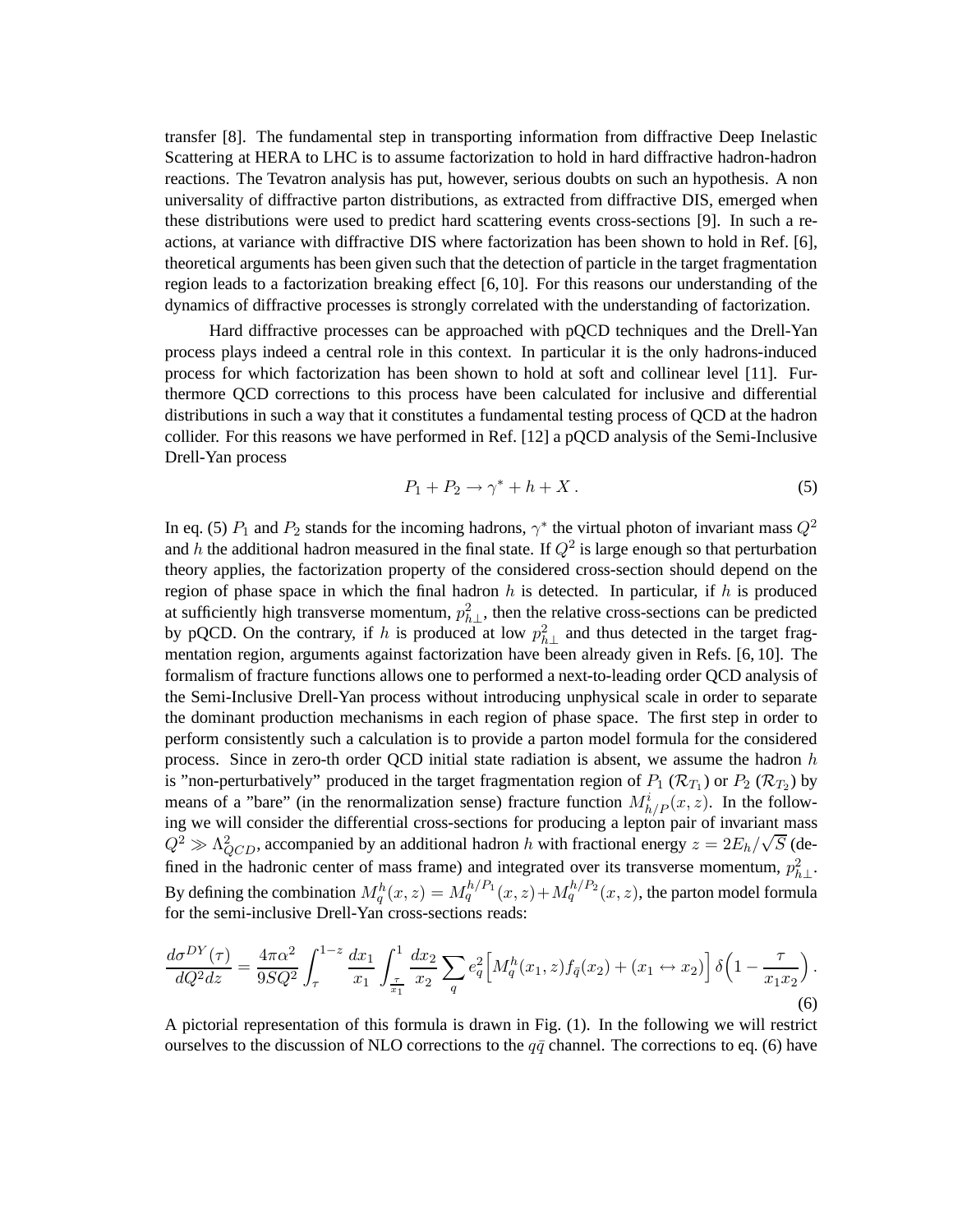

Fig. 1: A pictorial representation of the parton model formula for Semi-Inclusive Drell-Yan process, eq. (6).



Fig. 2: A pictorial representation of the second term on r.h.s. in eq. (7). The observed hadron h results from the hadronization of initial state radiation (gluon).

the following formal structure

$$
d\sigma_{q\bar{q}}^{DY,(1)} \simeq M_q^h \otimes f_{\bar{q}} \otimes \left[1 + \frac{\alpha_s}{2\pi} C_{q\bar{q}}\right] + \frac{\alpha_s}{2\pi} f_q \otimes f_{\bar{q}} \otimes D_g^h \otimes K_{q\bar{q}}^g,
$$
 (7)

where the symbol ⊗ stands for the convolution on the momentum fraction of the participating partons. The more involved part of the calculation does consist in evaluating next-to-leading order diagrams in which the final state parton hadronize into the observed hadron h. These diagrams are at the origin of the second term on the right hand side of eq. (7). An example of such a diagram is shown in Fig. (2). The coefficient functions  $C_{q\bar{q}}$  and  $K_{q\bar{q}}^g$  at this level still present poles due to collinear singularities. It is however possible to show, see Ref. [12] for details, that all collinear singularities can be subtracted from the coefficient functions by the same factorization procedure firstly used in Ref. [4] in the context of Deep Inelastic Scattering. We consider this result as a direct evidence of collinear factorization for the Semi-Inclusive Drell-Yan cross-sections. The present QCD-based calculation deals however only with standard soft gluon exchange between active partons but it is blind to soft gluon exchange between spectators. Since our findings support factorization at the collinear level, we implicitly confirm the general widespread idea indicating soft exchanges between spectators partons as responsible for factorization breaking in semi-inclusive hadronic collisions. When diffractive parton distribution, as obtained from HERA data, are used in the present calculation, the resulting predictions would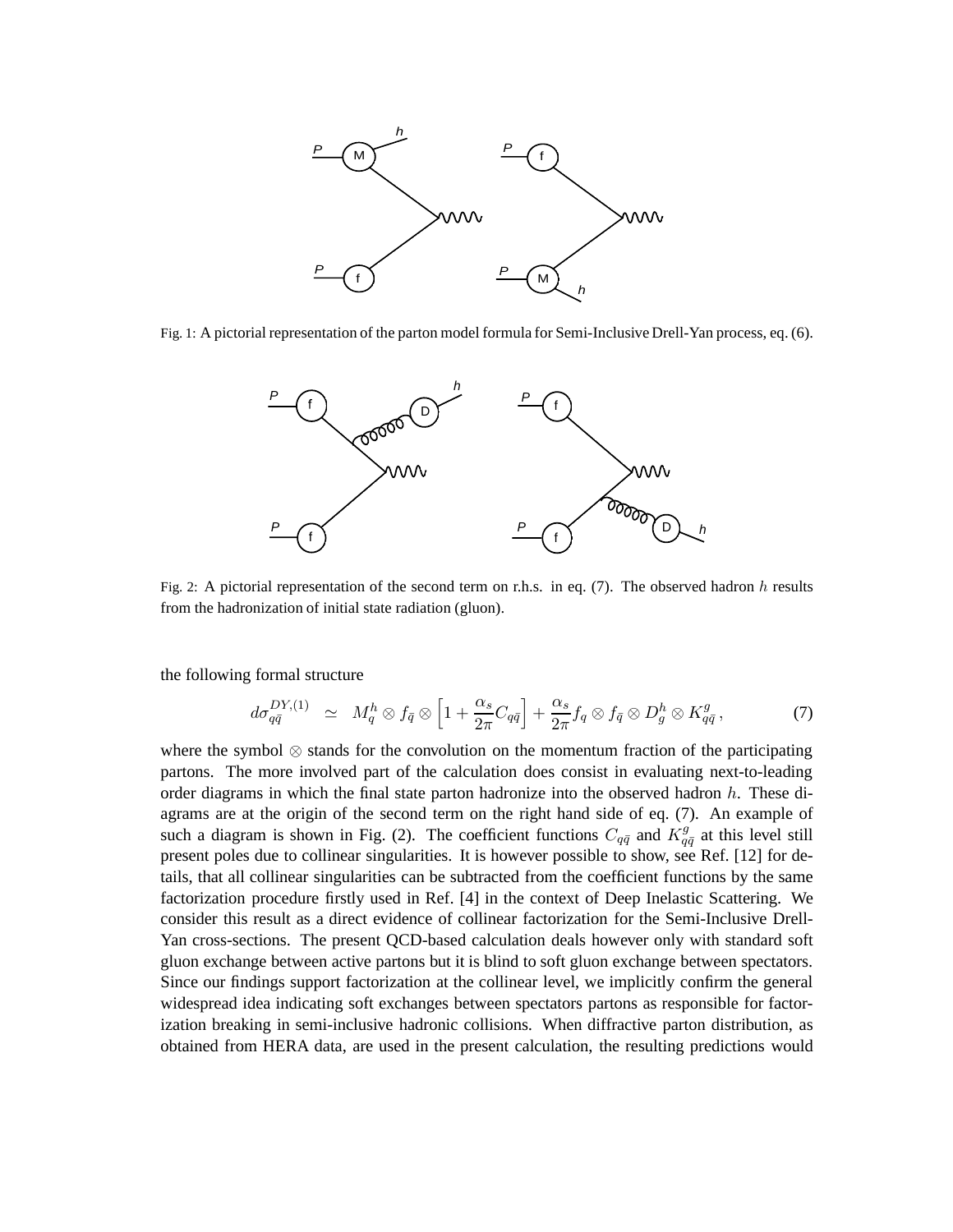be valid only in the case that factorization hypothesis holds. As a consequence, any deviation observed in the data not accounted for by the present NLO calculation, could be interpreted as a manifestation of factorization breaking. A comparison with data would also establish whether a factorization breaking shows up only in a diffractive kinematic regime or if it manifests itself also in processes with a gapless final state containing, as well, a single hadron in the target fragmentation region. At the same time it would be interesting to study, within the proposed approach, light mesons production which is sensitive to the soft, high multiplicity, fragmentation process. For this reason, in Ref. [12], we address the Semi-Inclusive Drell-Yan process as a prototype of factorization analyzer. Since we expect that the factorizing properties of the cross-sections to be extremely sensible to the  $p_{h\perp}^2$  of the measured hadron h, we guess that a more efficient observable in this context would be the triple-differential cross-sections:

$$
\frac{d\sigma^{DY}}{dQ^2dp_{h\perp}^2dz},\tag{8}
$$

for which an analog of the present calculation is still not available. The possible identification of an intermediate scale or range of scales at which the factorization breaking effects start to manifest themselves would constitute an important insight into the dynamics of the factorization mechanism.

Let us conclude by listing some further possible developments of the formalism. The present work can be generalized to double hadron production. The evaluation of a double hadron production cross-section needs a full  $\mathcal{O}(\alpha_s^2)$  QCD calculation. However, as discussed in Ref. [12], an approximate result could be obtained if one considers the production of two hadrons at low  $p_{h\perp}^2$  observed in opposite fragmentation regions with respect to the incoming hadrons. In this case higher order corrections for this process should be the same as for inclusive Drell-Yan process, when the proper kinematics is taken into account. Finally we are thinking to a generalization of the present approach to include gluon initiated hard processes [13] whose relevance in diffractive Higgs production was first suggested in Ref. [14].

## **References**

- [1] L. Trentadue, G. Veneziano, Phys. Lett. **B 323**, 201 (1994) .
- [2] ZEUS Collaboration, Phys. Lett. **B 315**, 481 (1993); H1 Collaboration Nucl. Phys. **B 435**, 3 (1995) .
- [3] S. Chekanov & al., ZEUS Collaboration, Nucl. Phys. **B 713**, 3 (2005); A. Aktas & al., H1 Collaboration, Eur. Phys. J. **C 48**, 715 (2006) .
- [4] D. Graudenz, Nucl. Phys. **B 432**, 351 (1994) .
- [5] M. Grazzini, L. Trentadue, G. Veneziano, Nucl. Phys. **B 519**, 394 (1998) .
- [6] J.C. Collins, Phys. Rev. **D 57**, 3051 (1998) .
- [7] F.A. Ceccopieri, L. Trentadue, Phys. Lett. **B 665**, 15 (2007) .